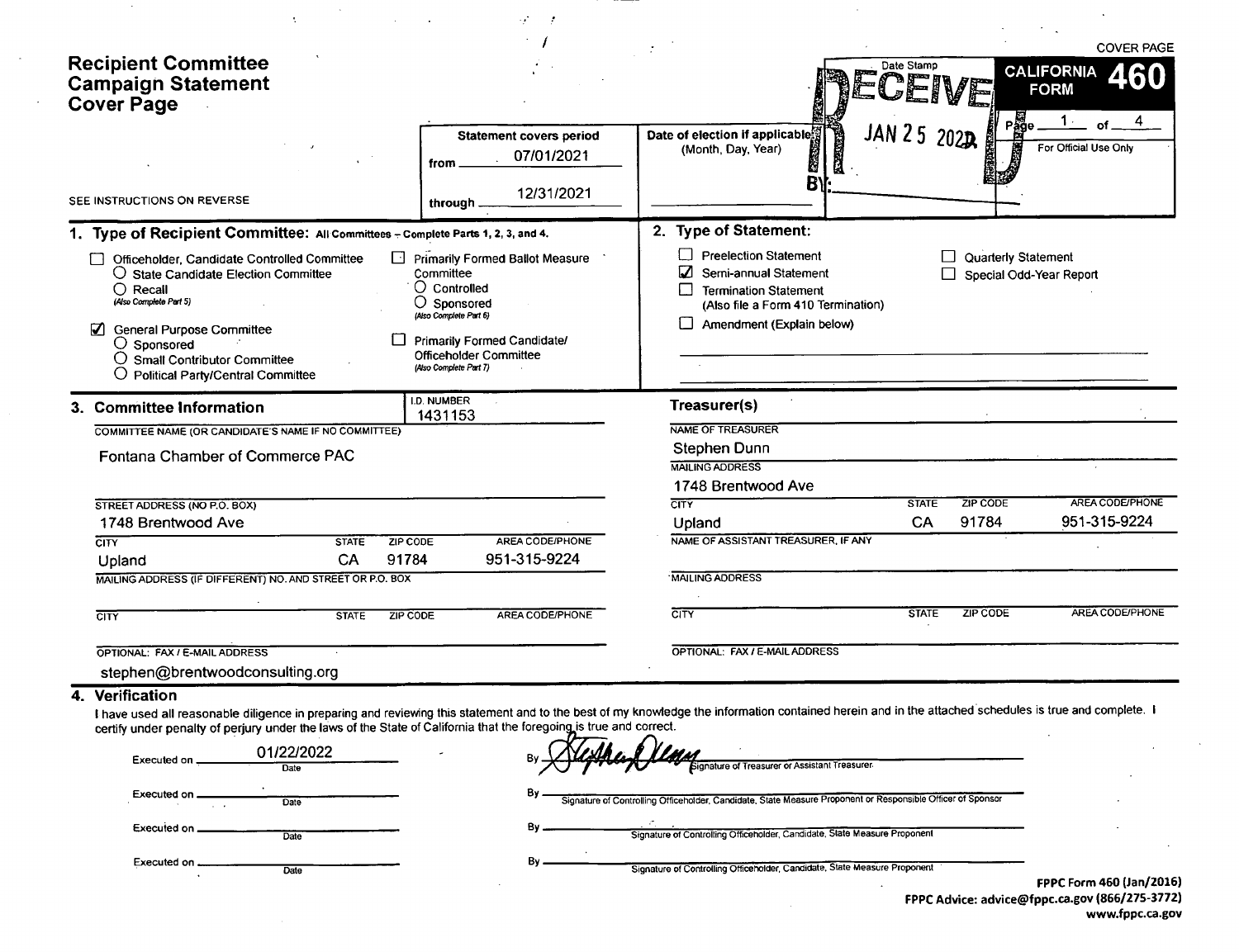| <b>Campaign Disclosure Statement</b>                                  | Amounts may be rounded<br>to whole dollars.                |                                                               |                                       | <b>SUMMARY PAGE</b>                                                                  |
|-----------------------------------------------------------------------|------------------------------------------------------------|---------------------------------------------------------------|---------------------------------------|--------------------------------------------------------------------------------------|
| <b>Summary Page</b>                                                   |                                                            | from                                                          | Statement covers period<br>07/01/2021 | <b>CALIFORNIA</b><br>460<br><b>FORM</b>                                              |
| SEE INSTRUCTIONS ON REVERSE                                           |                                                            | through.                                                      | 12/31/2021                            | Page $\frac{2}{\sqrt{2}}$<br>$\overline{\phantom{a}}$ of $\overline{\phantom{a}}$    |
| <b>NAME OF FILER</b><br>Fontana Chamber of Commerce PAC               |                                                            |                                                               |                                       | I.D. NUMBER<br>1431153                                                               |
| <b>Contributions Received</b>                                         | Column A<br>TOTAL THIS PERIOD<br>(FROM ATTACHED SCHEDULES) | Column B<br>CALENDAR YEAR<br>TOTAL TO DATE                    |                                       | <b>Calendar Year Summary for Candidates</b><br>Running in Both the State Primary and |
|                                                                       | 0.00                                                       | 0.00                                                          | <b>General Elections</b>              |                                                                                      |
|                                                                       | 0.00                                                       | 0.00                                                          |                                       | 1/1 through 6/30<br>7/1 to Date                                                      |
|                                                                       | 0.00                                                       | 0.00                                                          | 20. Contributions<br>Received         | $s$ $s$                                                                              |
|                                                                       | 0.00                                                       | 0.00                                                          | 21. Expenditures                      |                                                                                      |
|                                                                       | 0.00                                                       | 0.00                                                          | Made                                  |                                                                                      |
| <b>Expenditures Made</b>                                              |                                                            |                                                               |                                       | <b>Expenditure Limit Summary for State</b>                                           |
|                                                                       | 492.49                                                     | 1016.67                                                       | <b>Candidates</b>                     |                                                                                      |
|                                                                       | 0.00                                                       | 0.00                                                          |                                       | 22. Cumulative Expenditures Made*                                                    |
|                                                                       | 492.49                                                     | 1016.67                                                       |                                       | (If Subject to Voluntary Expenditure Limit)                                          |
|                                                                       | 0.00                                                       | 0.00                                                          | Date of Election                      | <b>Total to Date</b>                                                                 |
|                                                                       | 0.00                                                       | 0.00                                                          | (mm/dd/yy)                            |                                                                                      |
|                                                                       | 492.49                                                     | 1016.67                                                       |                                       |                                                                                      |
| <b>Current Cash Statement</b>                                         |                                                            |                                                               |                                       |                                                                                      |
| 12. Beginning Cash Balance  Previous Summary Page, Line 16 \$         | 1397.70                                                    | To calculate Column B.                                        |                                       |                                                                                      |
|                                                                       | 0.00                                                       | add amounts in Column<br>A to the corresponding               |                                       |                                                                                      |
|                                                                       | 0.00                                                       | amounts from Column B                                         | reported in Column B.                 | *Amounts in this section may be different from amounts                               |
|                                                                       | 492.49                                                     | of your last report. Some<br>amounts in Column A may          |                                       |                                                                                      |
| 16. ENDING CASH BALANCE Add Lines 12 + 13 + 14, then subtract Line 15 | 905.21<br>- 56                                             | be negative figures that<br>should be subtracted from         |                                       |                                                                                      |
| If this is a termination statement. Line 16 must be zero.             |                                                            | previous period amounts. If<br>this is the first report being |                                       |                                                                                      |
|                                                                       | 0.00                                                       | filed for this calendar year,<br>only carry over the amounts  |                                       |                                                                                      |
| <b>Cash Equivalents and Outstanding Debts</b>                         |                                                            | from Lines 2, 7, and 9 (if<br>any).                           |                                       |                                                                                      |
|                                                                       | 0.00<br>S                                                  |                                                               |                                       |                                                                                      |
|                                                                       | 0.00<br>-SG                                                |                                                               |                                       | FPPC Form 460 (Jan/2016)                                                             |
|                                                                       |                                                            |                                                               |                                       | FPPC Advice: advice@fppc.ca.gov (866/275-3772)                                       |

 $\bar{\gamma}$ 

 $\bar{\epsilon}$ 

 $\bar{z}$ 

 $\sim$  10

 $\sim$  100  $\sim$ 

FPPC Advice: advice@fppc. ca. gov (866/ 275- 3772) www.fppc.ca.gov

 $\mathcal{I}=\mathcal{A}$ 

 $\ddot{\theta}$ 

 $\sim$ 

 $\lambda$ 

 $\mathcal{A}$ 

 $\beta \rightarrow \gamma$  $\sim$ 

 $\sim$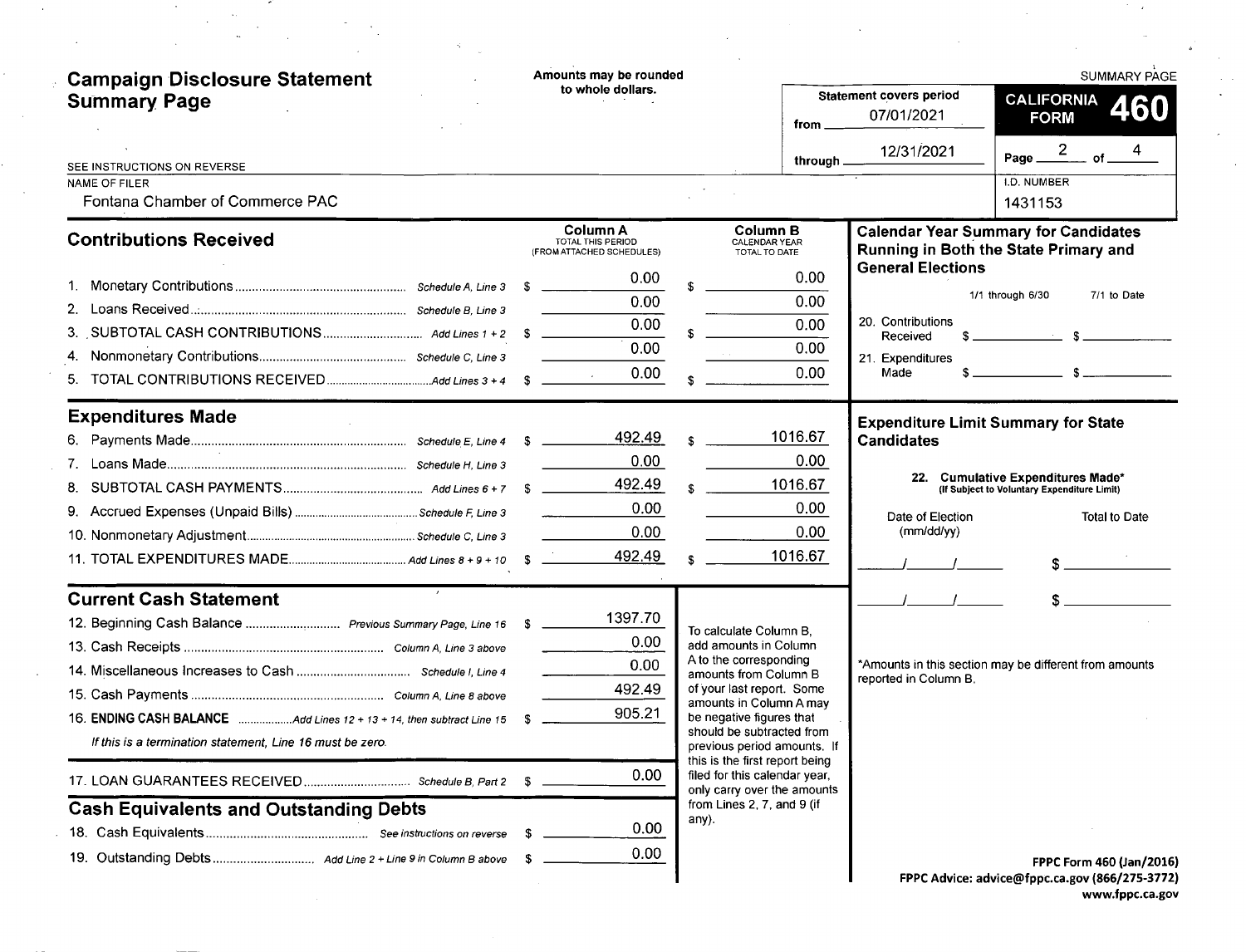| <b>Schedule E</b><br><b>Payments Made</b> | Amounts may be rounded<br>to whole dollars. | <b>Statement covers period</b><br>07/01/2021<br>from . | <b>SCHEDULE E</b><br><b>CALIFORNIA</b><br>460<br><b>FORM</b> |
|-------------------------------------------|---------------------------------------------|--------------------------------------------------------|--------------------------------------------------------------|
| SEE INSTRUCTIONS ON REVERSE               |                                             | 12/31/2021<br>through                                  | Page.<br>∩f                                                  |
| NAME OF FILER                             |                                             |                                                        | I.D. NUMBER                                                  |
| Fontana Chamber of Commerce PAC           |                                             |                                                        | 1431153                                                      |

CODES: If one of the following codes accurately describes the payment, you may enter the code. Otherwise, describe the payment.

CMP - campaign paraphernalia/misc. CNS . campaign consultant CTB  $\,$  contribution (explain nonmonetary CVC civic donation FIL candidate filing/ballot fees FND fundraising events IND LEG legal defense independent expenditure supporting/opposing others (explain)\* MBR member communications MTG meetings and appearance OFC office expense PET petition circulating PHO phone banks POL polling and survey researd POS postage, delivery and messenger services

÷.

PRO professional services ( legal, accounting) PRT print ads

LIT campaign literature and mailings

- RFD returned contribution SAL campaign workers' salarie
- TEL t.v. or cable airtime and production costs
- TRC candidate travel, lodging, and meals

RAD radio airtime and production costs

- TRS staff/spouse travel, lodging, and meal
- TSF transfer between committees of the same candidate/sponsor
- VOT voter registratio
- WEB information technology costs (internet, e-mail)

| <b>Schedule E Summary</b><br>1 Itemized payments made this neriod (Include all Schedule E subtotals) |            |                        | ¢                  | 442.49      |
|------------------------------------------------------------------------------------------------------|------------|------------------------|--------------------|-------------|
| * Payments that are contributions or independent expenditures must also be summarized on Schedule D. |            |                        | <b>SUBTOTAL \$</b> | 442.49      |
|                                                                                                      |            |                        |                    |             |
|                                                                                                      |            |                        |                    |             |
|                                                                                                      |            |                        |                    |             |
| Scottsdale AZ 85260                                                                                  |            |                        |                    |             |
| Godaddy.com LLC<br>14455 N Hayden Rd Ste 219                                                         | <b>WEB</b> |                        |                    | 442.49      |
| NAME AND ADDRESS OF PAYEE<br>(IF COMMITTEE, ALSO ENTER I.D. NUMBER)                                  | OR<br>CODE | DESCRIPTION OF PAYMENT |                    | AMOUNT PAID |

|                                                                                                                                    | 772.TJ |
|------------------------------------------------------------------------------------------------------------------------------------|--------|
|                                                                                                                                    | 50.00  |
|                                                                                                                                    | 0.00   |
| 492.49 4. Total payments made this period. (Add Lines 1, 2, and 3. Enter here and on the Summary Page, Column A, Line 6.) TOTAL \$ | 492.49 |

FPPC Form 460 (Jan/2016) FPPC Advice: advice@fppc.ca.gov (866/275-3772) www.fppc.ca.gov